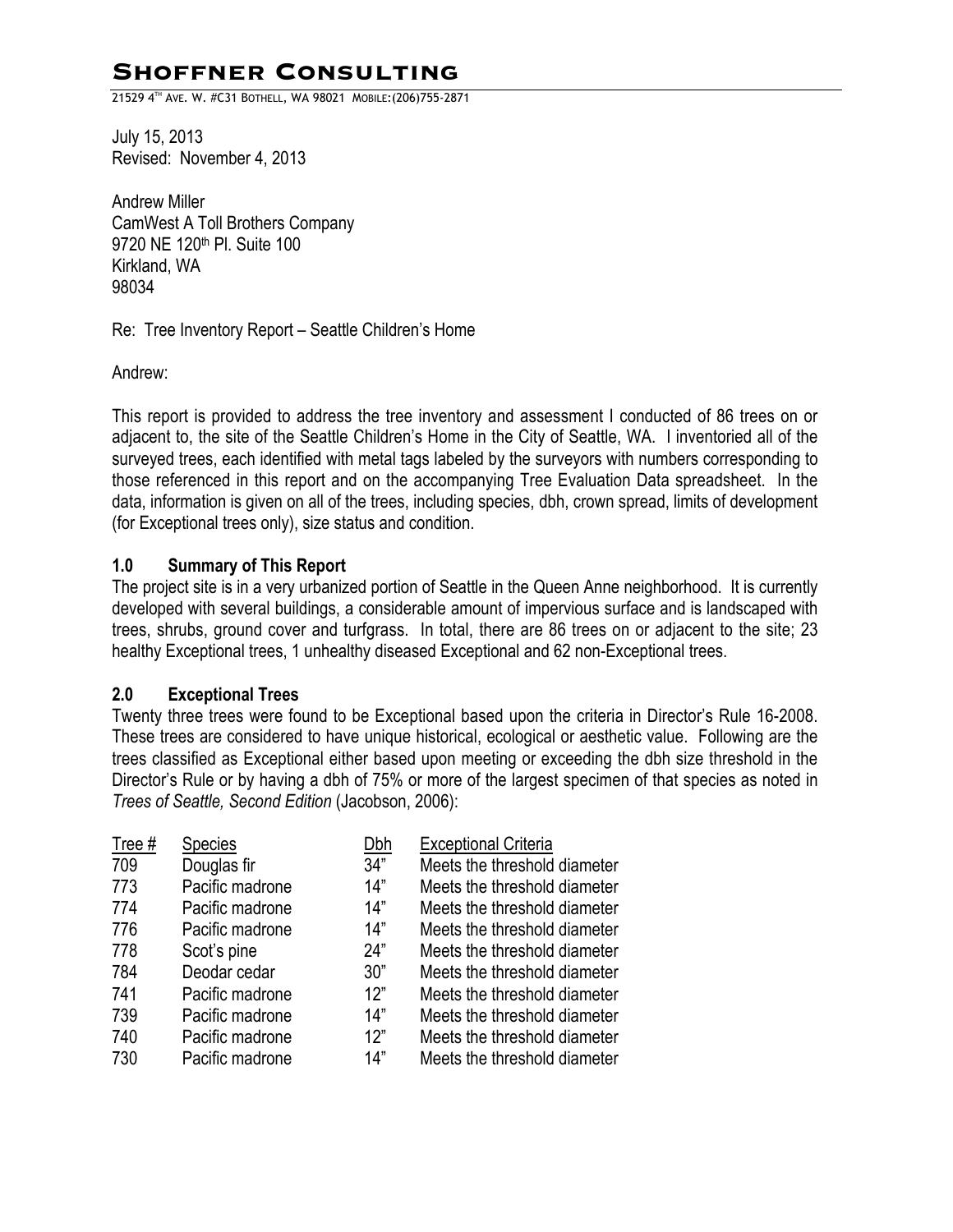| Tree # | <b>Species</b>      | Dbh | <b>Exceptional Criteria</b>         |
|--------|---------------------|-----|-------------------------------------|
| 729    | Pacific madrone     | 14" | Meets the threshold diameter        |
| 721    | Pacific madrone     | 14" | Meets the threshold diameter        |
| 722    | Douglas fir         | 30" | Meets the threshold diameter        |
| 737    | American elm        | 32" | Meets the threshold diameter        |
| 735    | American elm        | 32" | Meets the threshold diameter        |
| 743    | American elm        | 36" | Meets the threshold diameter        |
| 717    | Japanese black pine | 14" | Meets 75% dbh of largest in Seattle |
| 744    | American elm        | 36" | Meets the threshold diameter        |
| 746    | American elm        | 34" | Meets the threshold diameter        |
| 747    | American elm        | 40" | Meets the threshold diameter        |
| 792    | Japanese maple      | 14" | Meets the threshold diameter        |
| 768    | Western red cedar   | 32" | Meets the threshold diameter        |
| 731    | Pacific madrone     | 8"  | Meets the threshold diameter        |

## **3.0 Tree Protection**

For each of the Exceptional Trees, a protection zone, referred to as the Limits of Development (LOD), a radial distance from the trunk of each tree, is specified on the Tree Evaluation Data spreadsheet. For most of the trees, the LOD is just beyond the dripline, which, in each case, is adequate to provide sufficient protection for the trees as the crowns are low.

Trees number 737, 735, 743, 744, 746 and 747, all American elms with sufficient clearance below the lower portions of their crowns, the LODs are set within the crowns at a distance of 15 feet from the trunks. These trees are in the 9<sup>th</sup> Ave. right-of-way so no development will be done to the east of these trees leaving the roots on that side undisturbed. Based upon the sizes of the trees, this distance is sufficient to maintain the integrity of the main structural roots and provide protection for the rootplate and to retain a large percentage of the feeder roots. In addition, existing below-ground structures, such as building foundations and retaining walls, within the driplines have restricted root growth beyond. Structures proposed to be within driplines can be moved to the location of existing structures provided adequate protection can be provided for the roots to maintain their structural integrity and eliminate damage.

#### **3.1 Tree Protection Measures**

For all retained trees, Exceptional and non-Exceptional, orange plastic tree protection fencing is to be installed at the LOD of each tree prior to beginning work and is to remain in place until development and house construction is completed.

If the development calls for excavation into the subgrade at the 15 foot LOD of trees #737, 735, 743, 744, 746 and 747, all damaged roots are to be hand cut by the project consulting arborist prior to backfilling the trenches or installing rockeries. If this work occurs during the summer, the ground surface beneath the trees is to be covered with 3-4 inches of woodchip mulch and a temporary irrigation system (either drip, spray or regular dousing with large amounts of water) is to be established to provide supplemental irrigation to compensate for the reduction of water uptake due to the loss of roots.

## **4.0 Use of This Report**

This report is provided to CamWest for the purpose of addressing the existing conditions and statuses of the trees on the site of the Seattle Children's Home in the City of Seattle, WA. This information is the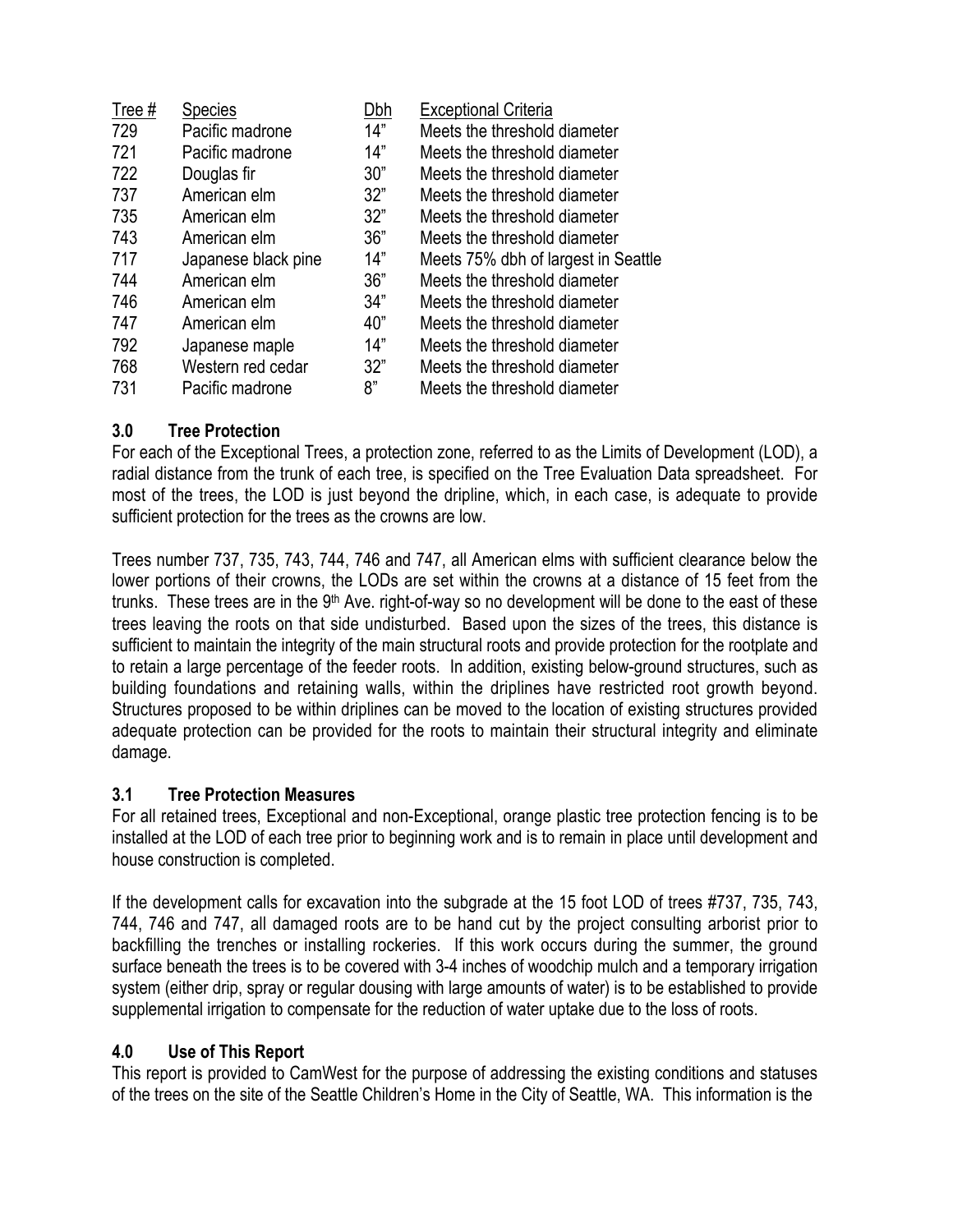property of CamWest and cannot be amended by anyone other than Tony Shoffner. This report doesn't guarantee against damage caused by the failure of any tree, nor does it guarantee that trees to be retained will live long into the future. These evaluations only pertain to the conditions of the trees at the time the evaluation was conducted. This report is based upon professional experience and opinion and on interpretation of methods used to determine the Exceptional status of trees in the City of Seattle and is not a guarantee that city staff will concur with my findings requiring additional trees to be classified as Exceptional. This report does not provide findings on which trees are required or proposed to be retained or which trees are proposed to be removed as that information is driven by the development plan and approval by the City of Seattle Department of Planning and Development.

If you have any questions regarding this report, please feel free to call me directly.

Cordially,

ToyShift

Tony Shoffner ISA Certified Arborist #PN-0909A CTRA/TRAQ #1759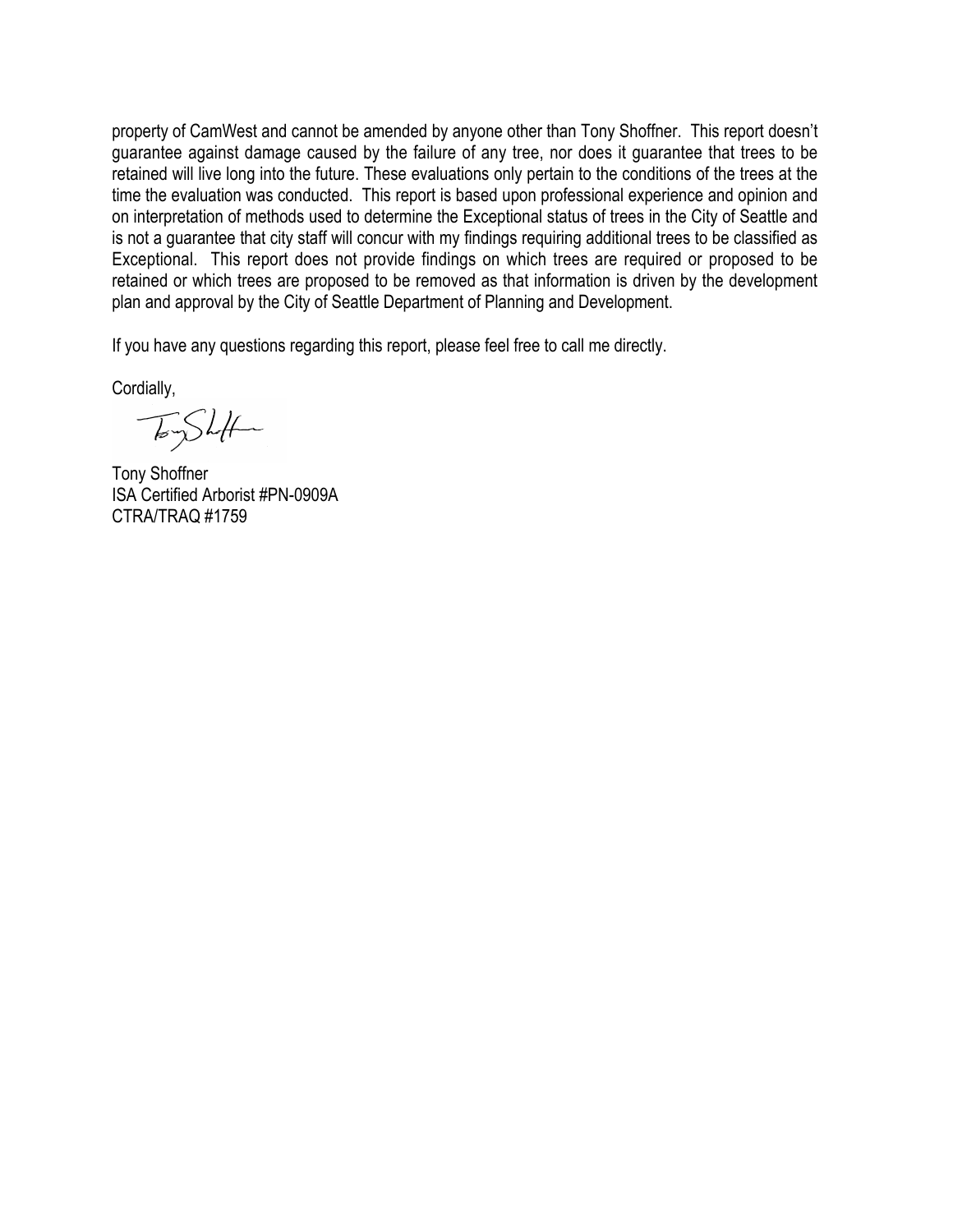| Survey Tag | Tree        |                      | DBH            | Spread     | LOD         |              | Condition Tree Size Status and Condition Notes |
|------------|-------------|----------------------|----------------|------------|-------------|--------------|------------------------------------------------|
| Number     | Spp         | Common Name          | (ln)           | (Diam. Ft) | (Radius ft) | Rating       |                                                |
| 706        | <b>ILAQ</b> | <b>English Holly</b> | 9              | 15         | N/A         | 1            | Non-Exceptional - Good condition and health    |
| 707        | <b>ACJA</b> | Japanese maple       | $\sqrt{5}$     | 16         | N/A         | 1            | Non-Exceptional - Good condition and health    |
| 708        | <b>PRCE</b> | Thundercloud plum    | $\overline{7}$ | 16         | N/A         | 1            | Non-Exceptional - Good condition and health    |
| 709        | <b>PSME</b> | Douglas fir          | 34             | 35         | 18          | 1            | Exceptional - Good condition and health        |
| 710        | <b>PSME</b> | Douglas fir          | 24             | 35         | N/A         | 1            | Non-Exceptional - Good condition and health    |
| 711        | <b>PITH</b> | Japanese pine        | 12             | 18         | N/A         | 1            | Non-Exceptional - Good condition and health    |
| 712        | <b>TSHE</b> | Western hemlock      | 10             | 36         | N/A         | 1            | Non-Exceptional - Good condition and health    |
| 713        | <b>PITH</b> | Japanese pine        | 12             | 16         | N/A         | 1            | Non-Exceptional - Good condition and health    |
| 714        | <b>TSHE</b> | Western hemlock      | 17             | 35         | N/A         | 1            | Non-Exceptional - Good condition and health    |
| 715        | <b>PISY</b> | Scot's pine          | 20             | 22         | N/A         | 1            | Non-Exceptional - Good condition and health    |
| 716        | <b>PISY</b> | Scot's pine          | 18             | 36         | N/A         | 1            | Non-Exceptional - Good condition and health    |
| 717        | <b>PITH</b> | Japanese pine        | 14             | 18         | 10          | 1            | Exceptional - Good condition and health        |
| 718        | <b>PISY</b> | Scot's pine          | 20             | 32         | N/A         | 1            | Non-Exceptional - Good condition and health    |
| 719        | <b>PISY</b> | Scot's pine          | 20             | 32         | N/A         | 1            | Non-Exceptional - Good condition and health    |
| 720        | <b>PISY</b> | Scot's pine          | 12             | 26         | N/A         | 1            | Non-Exceptional - Good condition and health    |
| 721        | <b>ARME</b> | Pacific madrone      | 10             | 16         | 18.5        | 1            | Exceptional - Good condition and health        |
| 722        | <b>PSME</b> | Douglas fir          | 30             | 38         | 19.5        | 1            | Exceptional - Good condition and health        |
| 723        | <b>PISY</b> | Scot's pine          | 14             | 26         | N/A         | 1            | Non-Exceptional - Good condition and health    |
| 724        | <b>PISY</b> | Scot's pine          | 12             | 24         | N/A         | 1            | Non-Exceptional - Good condition and health    |
| 725        | <b>PSME</b> | Douglas fir          | 16             | 20         | N/A         | 1            | Non-Exceptional - Good condition and health    |
| 726        | <b>TIAM</b> | American linden      | 14             | 54         | N/A         | 1            | Non-Exceptional - Good condition and health    |
| 727        | <b>TIAM</b> | American linden      | 14             | 60         | N/A         | 1            | Non-Exceptional - Good condition and health    |
| 728        | <b>TIAM</b> | American linden      | 24             | 56         | N/A         | 1            | Non-Exceptional - Good condition and health    |
| 729        | <b>ARME</b> | Pacific madrone      | 16             | 32         | 16.5        | 1            | Exceptional - Good condition and health        |
| 730        | <b>ARME</b> | Pacific madrone      | 8              | 24         | 12.5        | 1            | Exceptional - Good condition and health        |
| 731        | <b>ARME</b> | Pacific madrone      | 8              | 16         | 10'         | 1            | Exceptional - Good condition and health        |
| 732        | TIAM        | American linden      | 14             | 46         | N/A         | 1            | Non-Exceptional - Good condition and health    |
| 733        | <b>PITH</b> | Japanese pine        | 10             | 15         | N/A         | 1            | Non-Exceptional - Good condition and health    |
| 734        | <b>CEDE</b> | Deodar cedar         | 28             | 40         | N/A         | 1            | Non-Exceptional - Good condition and health    |
| 735        | <b>ULAM</b> | American elm         | 32             | 62         | 15          | 1            | Exceptional - Good condition and health        |
| 736        | <b>PITH</b> | Japanese pine        | 6              | 12         | N/A         | 1            | Non-Exceptional - Good condition and health    |
| 737        | <b>ULAM</b> | American elm         | 32             | 60         | 15          | 1            | Exceptional - Good condition and health        |
| 738        | <b>ILAQ</b> | <b>English Holly</b> | mt 6           | 8          | N/A         | 1            | Non-Exceptional - Good condition and health    |
| 739        | <b>ARME</b> | Pacific madrone      | 14             | 21         | 11          | 1            | Exceptional - Good condition and health        |
| 740        | <b>ARME</b> | Pacific madrone      | 12             | 32         | 16.5        | 1            | Exceptional - Good condition and health        |
| 741        | <b>ARME</b> | Pacific madrone      | 12             | 32         | 16.5        | 1            | Exceptional - Good condition and health        |
| 743        | <b>ULAM</b> | American elm         | 36             | 64'        | 15          | 1            | Exceptional - Good condition and health        |
| 744        | <b>ULAM</b> | American elm         | 36             | 55         | 15          | $\mathbf{1}$ | Exceptional - Good condition and health        |
| 745        | <b>ULAM</b> | American elm         | 28             | 40         | N/A         | 1            | Non-Exceptional - Good condition and health    |
| 746        | <b>ULAM</b> | American elm         | 34             | 50         | 15          | 1            | Exceptional - Good condition and health        |
| 747        | <b>ULAM</b> | American elm         | 40             | 65         | 15          | 1            | Exceptional - Good condition and health        |
| 748        | <b>ILAQ</b> | English Holly        | 10             | 20         | N/A         | 1            | Non-Exceptional - Good condition and health    |
| 749        | <b>RHTY</b> | Staghorn sumac       | 8              | 24         | N/A         | 1            | Non-Exceptional - Good condition and health    |
| 750        | <b>PITH</b> | Japanese pine        | 10             | 16         | N/A         | 1            | Non-Exceptional - Good condition and health    |
| 751        | <b>PITH</b> | Japanese pine        | $10$           | 16         | N/A         | 1            | Non-Exceptional - Good condition and health    |
| 752        | <b>PITH</b> | Japanese pine        | 10             | 16         | N/A         | 1            | Non-Exceptional - Good condition and health    |
|            |             |                      |                |            |             |              |                                                |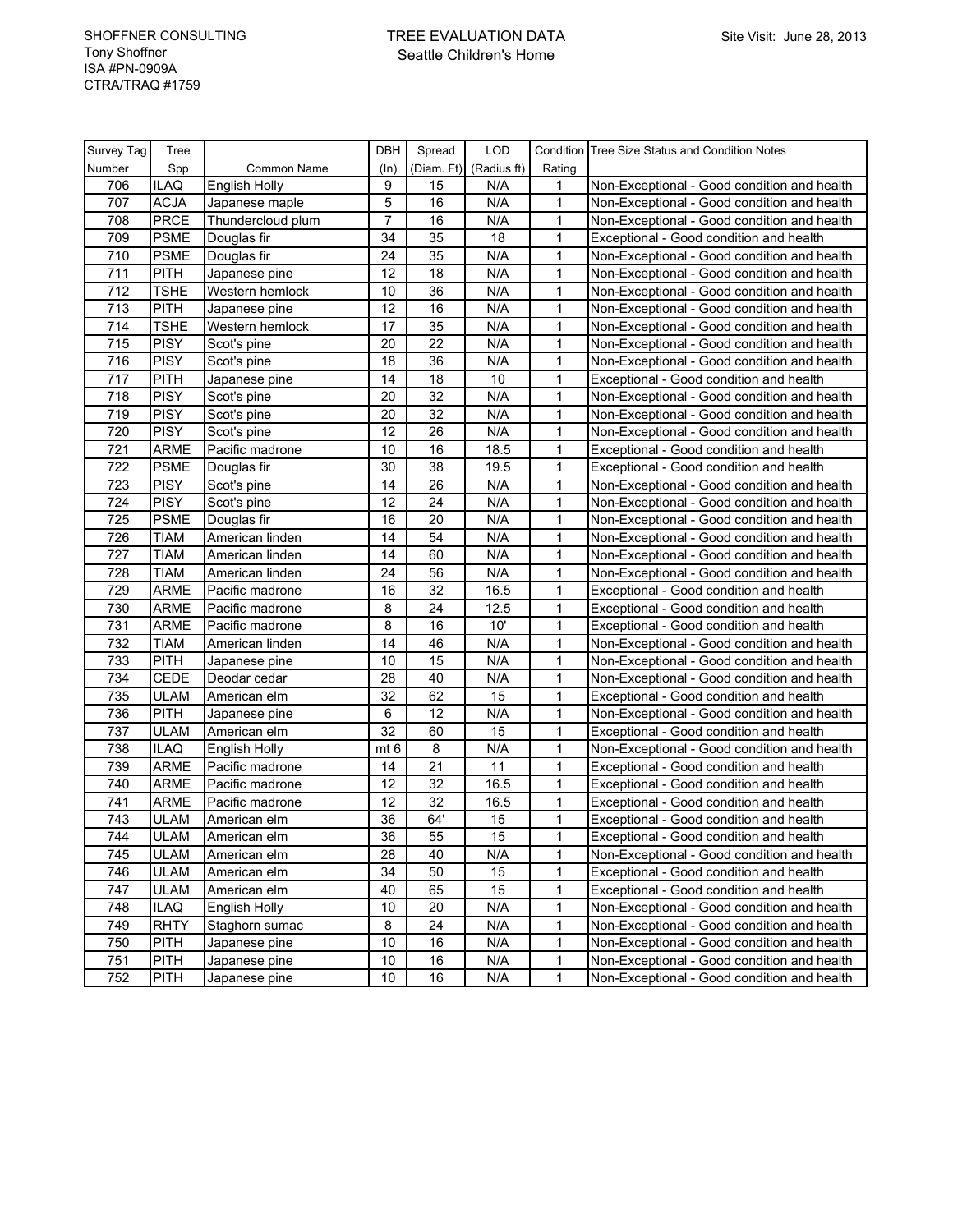| Survey Ta | Tree        |                      |                 | DBH Spread      | <b>LOD</b>             |                | <b>Condition Tree Size Status and Condition Notes</b> |
|-----------|-------------|----------------------|-----------------|-----------------|------------------------|----------------|-------------------------------------------------------|
| Number    | Spp         |                      | (ln)            |                 | (Diam. Ft) (Radius ft) | Rating         |                                                       |
| 753       | <b>PITH</b> | Japanese pine        | 10              | 16              | N/A                    | 1              | Non-Exceptional - Good condition and health           |
| 754       | <b>PITH</b> | Japanese pine        | 10              | 16              | N/A                    | $\mathbf{1}$   | Non-Exceptional - Good condition and health           |
| 755       | <b>PSME</b> | Douglas fir          | 24              | 30              | N/A                    | $\mathbf{1}$   | Non-Exceptional - Good condition and health           |
| 756       | COKO        | Korean Dogwood       | 8               | 12              | N/A                    | 1              | Non-Exceptional - Good condition and health           |
| 757       | <b>MADO</b> | Apple                | 18              | 28              | N/A                    | $\mathbf{1}$   | Non-Exceptional - Good condition and health           |
| 758       | <b>ACCI</b> | Vine maple           | 5.6             | 24'             | N/A                    | $\mathbf{1}$   | Non-Exceptional - Good condition and health           |
| 759       | <b>ACCI</b> | Vine maple           | 4.7             | 20'             | N/A                    | $\mathbf{1}$   | Non-Exceptional - Good condition and health           |
| 760       | <b>ACCI</b> | Vine maple           | 5               | 24'             | N/A                    | $\mathbf 1$    | Non-Exceptional - Good condition and health           |
| 761       | <b>ILAQ</b> | <b>English Holly</b> | 4               | 16              | N/A                    | $\mathbf{1}$   | Non-Exceptional - Good condition and health           |
| 762       | <b>THPL</b> | Western red cedar    | 16              | 24              | N/A                    | $\mathbf 1$    | Non-Exceptional - Good condition and health           |
| 763       | <b>PHFR</b> | Frasers photinia     | 10              | 36              | N/A                    | $\mathbf{1}$   | Non-Exceptional - Good condition and health           |
| 764       | <b>ALRU</b> | Red alder            | $\overline{8}$  | 20              | N/A                    | $\mathbf{1}$   | Non-Exceptional - Good condition and health           |
| 765       | <b>ALRU</b> | Red alder            | 8               | 24              | N/A                    | $\mathbf{1}$   | Non-Exceptional - Good condition and health           |
| 766       | <b>ALRU</b> | Red alder            | 12              | 30              | N/A                    | $\mathbf 1$    | Non-Exceptional - Good condition and health           |
| 767       | <b>PSME</b> | Douglas fir          | 14              | 24              | N/A                    | 1              | Non-Exceptional - Good condition and health           |
| 768       | <b>THPL</b> | Western red cedar    | $\overline{32}$ | 34              | 18                     | $\mathbf{1}$   | Exceptional - Good condition and health               |
| 769       | <b>PRCE</b> | Thundercloud plum    | 8               | 16              | N/A                    | $\mathbf{1}$   | Non-Exceptional - Good condition and health           |
| 770       | <b>ARME</b> | Pacific madrone      | 8               | 26              | 13.5                   | $\overline{4}$ | Exceptional - Poor condition, diseased.               |
| 771       | <b>TIAM</b> | American linden      | 10              | 16              | N/A                    | $\mathbf{1}$   | Non-Exceptional - Good condition and health           |
| 772       | <b>ACMA</b> | Big-leaf maple       | 28              | 48              | N/A                    | $\mathbf 1$    | Non-Exceptional - Good condition and health           |
| 773       | ARME        | Pacific madrone      | 14              | 26              | 13.5                   | 1              | Exceptional - Good condition and health               |
| 774       | ARME        | Pacific madrone      | 14              | 38              | 19.5                   | $\mathbf{1}$   | Exceptional - Good condition and health               |
| 775       | <b>PISY</b> | Scot's pine          | 8               | 15              | N/A                    | $\mathbf{1}$   | Non-Exceptional - Good condition and health           |
| 776       | <b>ARME</b> | Pacific madrone      | 14              | 36              | 18.5                   | $\mathbf{1}$   | Exceptional - Good condition and health               |
| 777       | <b>PISY</b> | Scot's pine          | 14              | 12              | N/A                    | $\mathbf 1$    | Non-Exceptional - Good condition and health           |
| 778       | <b>PISY</b> | Scot's pine          | 24              | 38'             | 19.5                   | $\mathbf{1}$   | Exceptional - Good condition and health               |
| 779       | <b>CEDE</b> | Deodar cedar         | 24              | 26              | N/A                    | $\mathbf{1}$   | Non-Exceptional - Good condition and health           |
| 780       | <b>CEDE</b> | Deodar cedar         | 16              | 22              | N/A                    | 1              | Non-Exceptional - Good condition and health           |
| 781       | CEDE        | Deodar cedar         | 30              | 45'             | 23                     | $\mathbf{1}$   | Exceptional - Good condition and health               |
| 782       | <b>ILAQ</b> | <b>English Holly</b> | 8               | 14              | N/A                    | 1              | Non-Exceptional - Good condition and health           |
| 783       | <b>PRCE</b> | Thundercloud plum    | 8               | 18              | N/A                    | $\mathbf{1}$   | Non-Exceptional - Good condition and health           |
| 784       | ARUN        | Strawberry tree      | 6               | 12              | N/A                    | 1              | Non-Exceptional - Good condition and health           |
| 785       | <b>ARUN</b> | Strawberry tree      | 6               | 12              | N/A                    | $\mathbf{1}$   | Non-Exceptional - Good condition and health           |
| 786       | PIMU        | Mugo pin             | mt 3            | 9               | N/A                    | 1              | Non-Exceptional - Good condition and health           |
| 787       | <b>PRCE</b> | Thundercloud plum    | 6               | 16              | N/A                    | 1              | Non-Exceptional - Good condition and health           |
| 788       | <b>PITH</b> | Japanese pine        | $\overline{12}$ | $\overline{18}$ | N/A                    | $\mathbf{1}$   | Non-Exceptional - Good condition and health           |
| 789       | <b>PISY</b> | Scot's pine          | 18              | 30              | N/A                    | $\mathbf{1}$   | Non-Exceptional - Good condition and health           |
| 790       | <b>PISY</b> | Scot's pine          | 18              | 32              | N/A                    | $\mathbf{1}$   | Non-Exceptional - Good condition and health           |
| 791       | <b>PIAB</b> | Norway spruce        | 20              | 32              | N/A                    | 1              | Non-Exceptional - Good condition and health           |
| 792       | <b>ACJA</b> | Japanese maple       | 14              | 34'             | 18                     | $\mathbf{1}$   | Exceptional - Good condition and health               |

Tree# - Corresponds to numbers as shown on map and numbers assigned to tree tags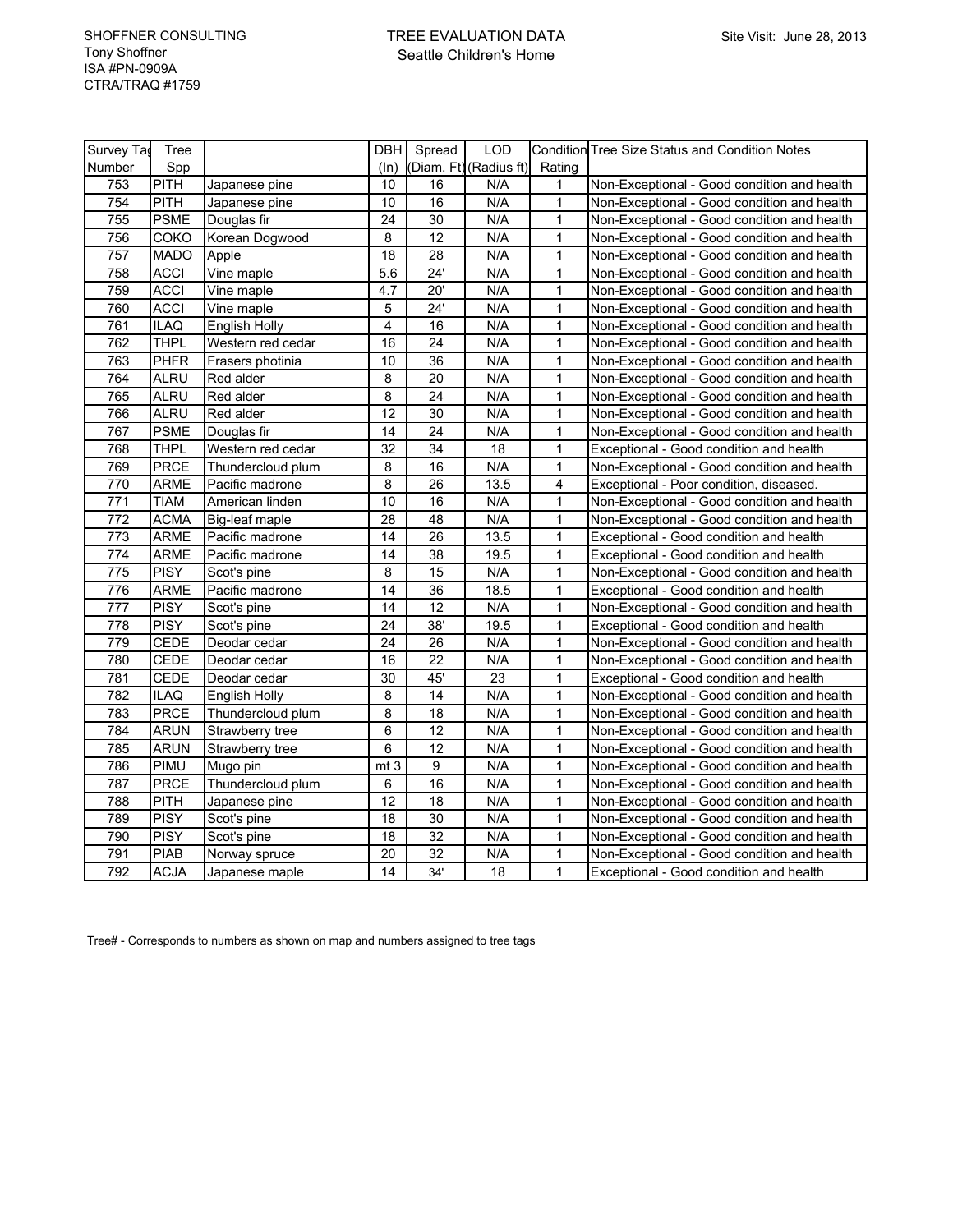SHOFFNER CONSULTING Tony Shoffner ISA #PN-0909A CTRA/TRAQ #1759

Tree Species Codes - ACCI=Acer circinatum (vine maple) PIAB=Picea abies (Norway spruce) ACJA=Acer japonicum (Japanese maple) PIMU=Pinus mugo (mugo pine) ACMA=Acer macrophyllum (big-leaf maple) PISY=Pinus sylvestris (Scot's pine) ACPL=Acer platanoides (Norway maple) PITH=Pinus thunbergiana (Japanese pine) ALRU=Alnur rubra (red alder) PRCE=Prunus cerasifera 'thundercloud' (Purple leaf plum) ARME=Pacific madrone **PSME=Pseudotsuga menziesii (Douglas fir**) ARUN=Arbutus unedo (strawberry tree) RHTY=Rhus typhina (staghorn sumac) CEDE=Cedrus deodara (Deodara cedar Tilla americana (American linden) COKO=Cornus kousa (Korean dogwood) THPL=Thuja plicata (western red cedar) ILAQ=Ilex aquifolium (English holly) TSHE=Tsuga heterophylla (western hemlock) MADO=Malus domestica (Apple) ULAM=Ulmus americana (American elm) PHFR=Photina x. fraseri (Fraser's photinia) DBH - Diameter in inches at 4.5' above grade Spread - Approximate average crown spread in feet Limits of Development (Radius) = Distance from tree development to maintain Condition Rating 1=Excellent Condition 2=Good Condition, candidate for rention given no, or limited, impacts 3=Fair Condition, candidate for retention given no, or limited impacts and potential targets 4=Poor condition, removal recommended

Recommended Fate - Recommendations for retention or removal of a tree based upon condition and anticipated impacts Remove - I = Remove for impacts Remove - C = Remove for condition (high hazard/risk) Retain = Good condition and health or poor condition but out of range of house therefore low risk